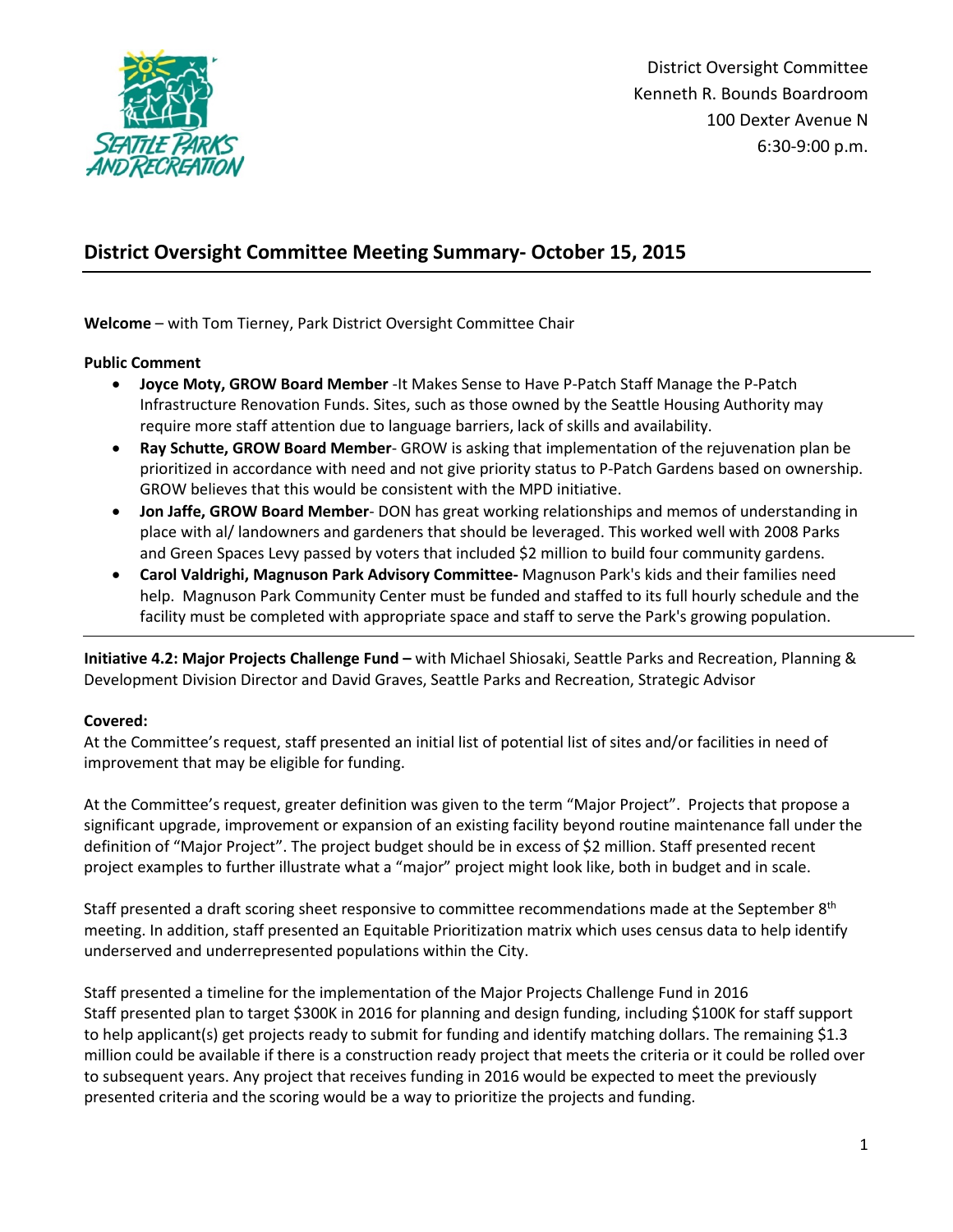### **Q&A, Comments- Initiative** 4**.**2**: Major Projects Challenge Fund**

**Comment**: Be consistent across criteria with weight. Consider using property values and education level, is there a negative correlation between low income and crime rates. Consider average distance to public open space as an indicator for need. Vehicle ownership was dropped and age from other body's set of criteria -- can you use that (from SDOT)? Consider taking out transportation and add open space proximity and closeness to school lunch numbers.

**Comment:** The scoring criteria is fairly binary with the -1 or +1 rating system. It is not just the dispersion of the average that makes a difference but the distance as well. How can we adjust for this variable?

**Comment**: The scoring criteria is fairly binary with the -1 or +1 rating system. It is not just the dispersion of the average that makes a difference but the distance as well. How can we adjust for this variable?

**Comment:** We can only fund 3-7 projects for the whole 6 year period. Consider providing a schedule for how the money will be allocated over the six-year cycle. This may provide help potential applicants not participating the planning fund portion understand when that should start preparing for the application process. Consider flexibility as a key factor in success. We don't want to lock ourselves into a large allocation upfront. Leveraging the funding is a high priority but, we don't want to prioritize leverage at the expense of meeting our RSJI goals.

### **Q1: How valid is the crime risk score a good indicator of need when the data may be skewed by access to reporting? Is transit a good indicator?**

*A1: The prioritization criteria is still in development. We will test the prioritization criteria and adjust as we discover better indicators.*

#### **Q2: Consider an administrative fee adjustment. Is 30% the right number?**

*A2: We believe these costs are static. The proposed represents a rough estimation of those costs. .*

# **Q3: When will we see a finalized prioritization matrix?**

*A3: We will return in June 2016. We will have vetting and finalized the criteria by then.* 

#### **Recommendations/Decisions Made- Initiative 4.2: Major Projects Challenge Fund**

- The Committee decided to provide additional recommendations to staff by October 23, 2015
- The Committee decided to recommend the approval of the general approach for implementation and the direction of the scoring criteria. The decision to recommend approval was contingent staff's agreement to amend some metrics and scoring criteria.